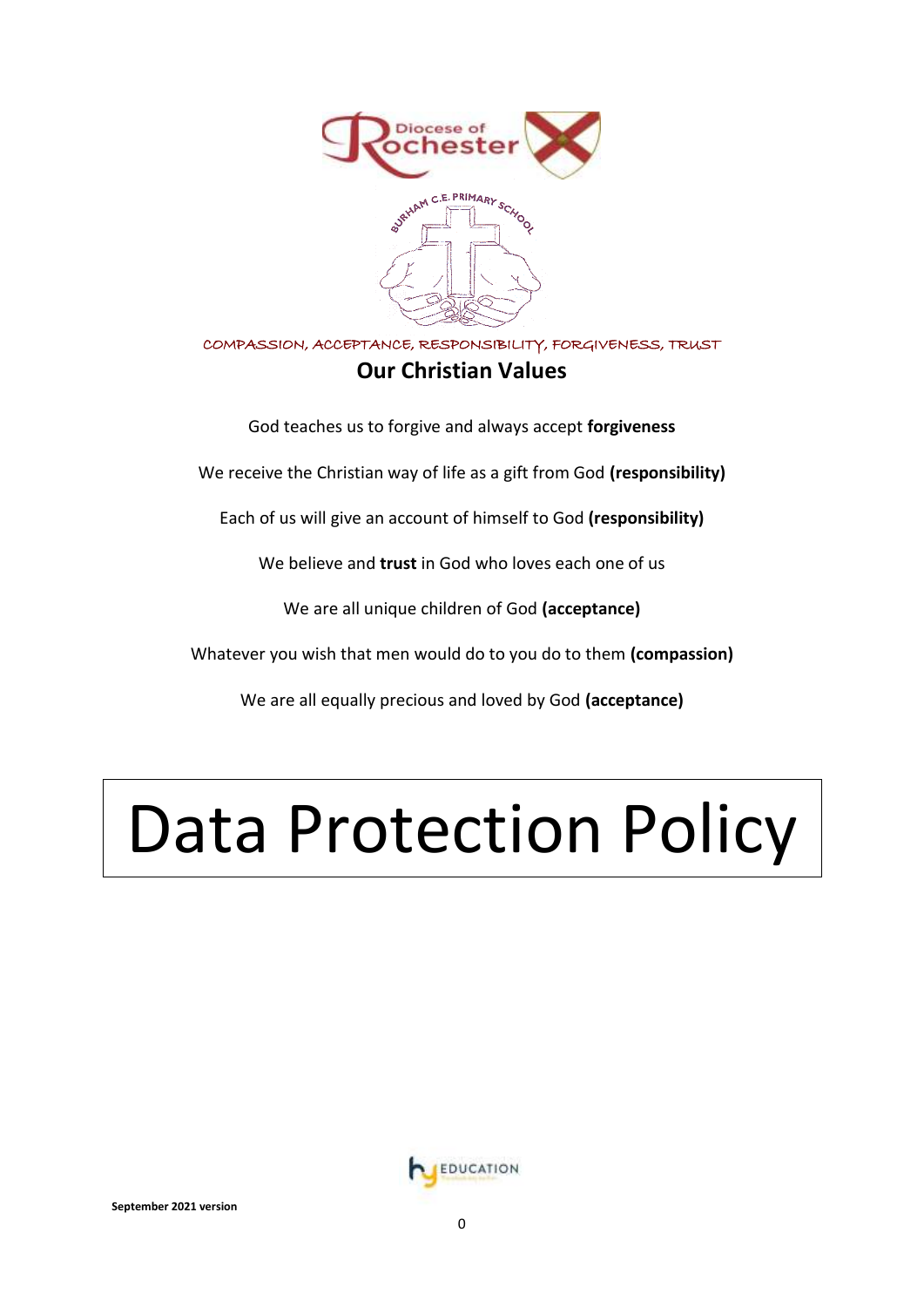# **1. POLICY STATEMENT**

- 1.1 This is the Data Protection Policy of Burham C of E Primary School ("the School")
- 1.2 We are committed to processing Personal Information fairly and lawfully in accordance with the UK General Data Protection Regulation (the retained EU law version of the General Data Protection Regulation (EU) 2016/679) ("GDPR"), the Data Protection Act 2018 ("the DPA") and other related legislation which protects Personal Information.
- 1.3 As a school, it is necessary for us to process Personal Information about our staff, pupils, parent(s) / guardian(s) and other individuals who we may come into contact with. In doing so, we recognise that the correct and lawful treatment of Personal Information is critical to maintaining the confidence of those connected with our School.
- 1.4 This Policy has been updated to reflect our ongoing commitment to promoting a strong culture of data protection compliance in accordance with the law.

# **2. ABOUT THIS POLICY**

- 2.1 This Policy, and any other documents referred to in it, sets out our approach to ensuring that we comply with data protection laws. It is critical that staff and trustees understand their responsibilities to handle Personal Information in accordance with the law and support the School in meeting its aim of maintaining a strong data protection culture.
- 2.2 This Policy does not form part of any employees contract of employment and may be amended at any time.
- 2.3 This Policy has been approved by the Board of Trustees.

# **3. DEFINITION OF DATA PROTECTION TERMS**

We have set out below some of the terms used in this policy along with a brief explanation about what they mean.

- 3.1 **Data Subjects** means an identified or identifiable natural person. For example, we process personal information about parents, staff members and pupils each of whom is a data subject.
- 3.2 **Personal Information** means any information about a data subject. Examples of personal information could include information about a pupil's attendance, medical conditions, Special Educational Needs requirements or photographs.
- 3.3 **Privacy Notices** are documents provided to data subjects which explain, in simple language, what information we collect about them, why we collect it and why it is lawful

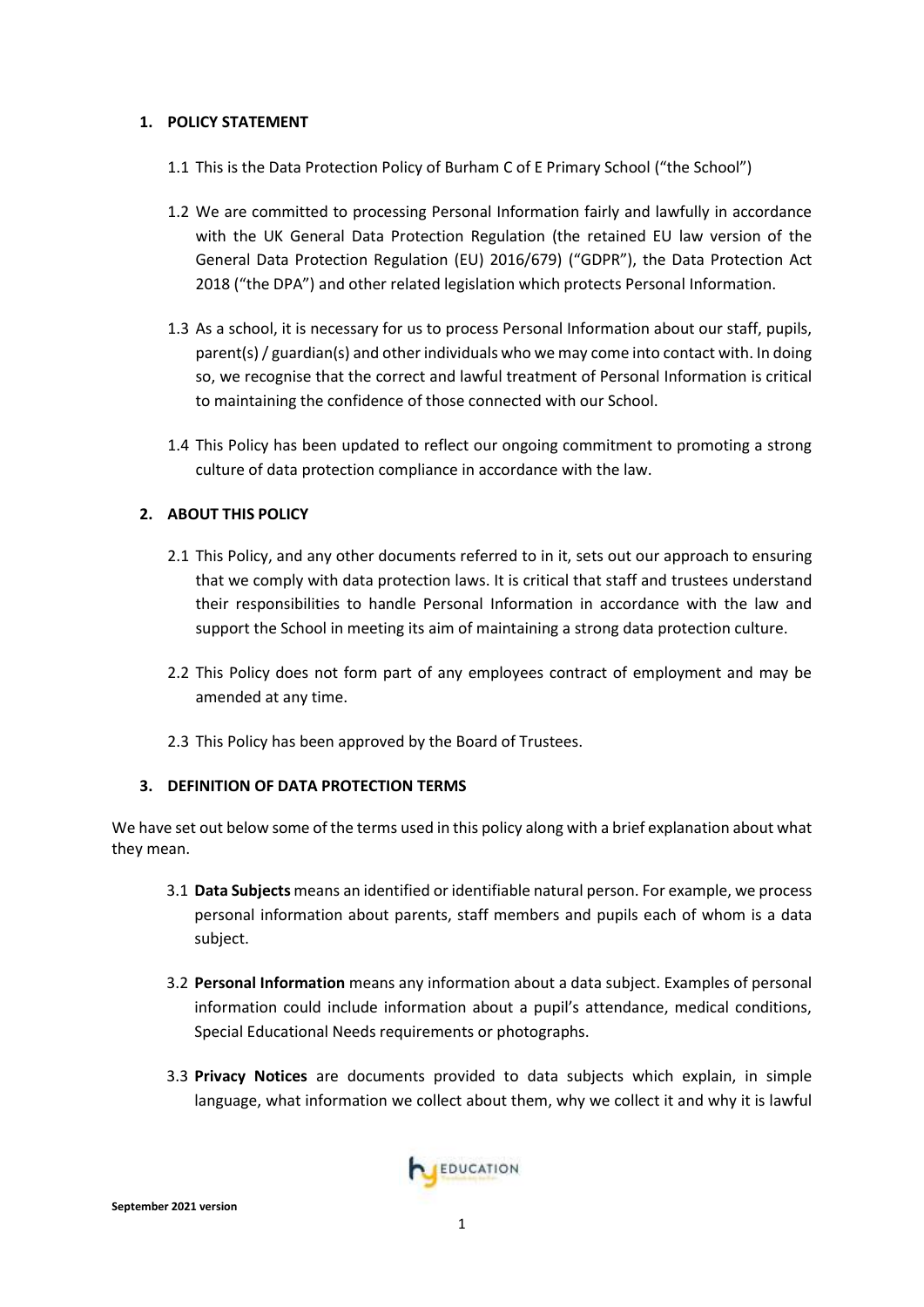to do so. They also provide other important information which we are required to provide under data protection laws.

- 3.4 **Data Controllers** determine the purpose and means of processing personal information. They are responsible for establishing practices and policies in line with the GDPR. The School is a Data Controller.
- 3.5 **Data Users** are those of our staff members whose work involves processing personal information. Data users must protect the data they handle in accordance with this Policy and any applicable data security procedures at all times.
- 3.6 **Processing** means when personal information is used in a particular way. For example, we may need to collect, record, organise, structure, store, adapt or delete personal information. When we do this, we will be Processing.
- 3.7 **Special Category of Personal Information** means data revealing racial or ethnic origin, political opinions, religious or philosophical beliefs, or trade union membership, genetic data, biometric data, health data, data concerning a data subject's sex life or sexual orientation. These types of personal information are regarded as being more 'sensitive' and the law requires increased safeguards to be in place if we are to process this type of data.

# **4. DATA PROTECTION PRINCIPLES**

- 4.1 When we Process Personal Information, we will do so in accordance with the 'data protection principles'. In this regard, we will ensure that Personal Information is:-
	- (a) Processed lawfully, fairly and in a transparent manner **(Lawfulness, Fairness and Transparency**).
	- (b) Collected only for specified, explicit and legitimate purposes (**Purpose Limitation**).
	- (c) Adequate, relevant and limited to what is necessary in relation to the purposes for which it is Processed (**Data Minimisation**).
	- (d) Accurate and where necessary kept up to date (**Accuracy**).
	- (e) Not kept in a form which permits identification of Data Subjects for longer than is necessary for the purposes for which the data is Processed (**Storage Limitation**).
	- (f) Processed in a manner that ensures its security using appropriate technical and organisational measures to protect against unauthorised or unlawful Processing and against accidental loss, destruction or damage (**Security, Integrity and Confidentiality**).

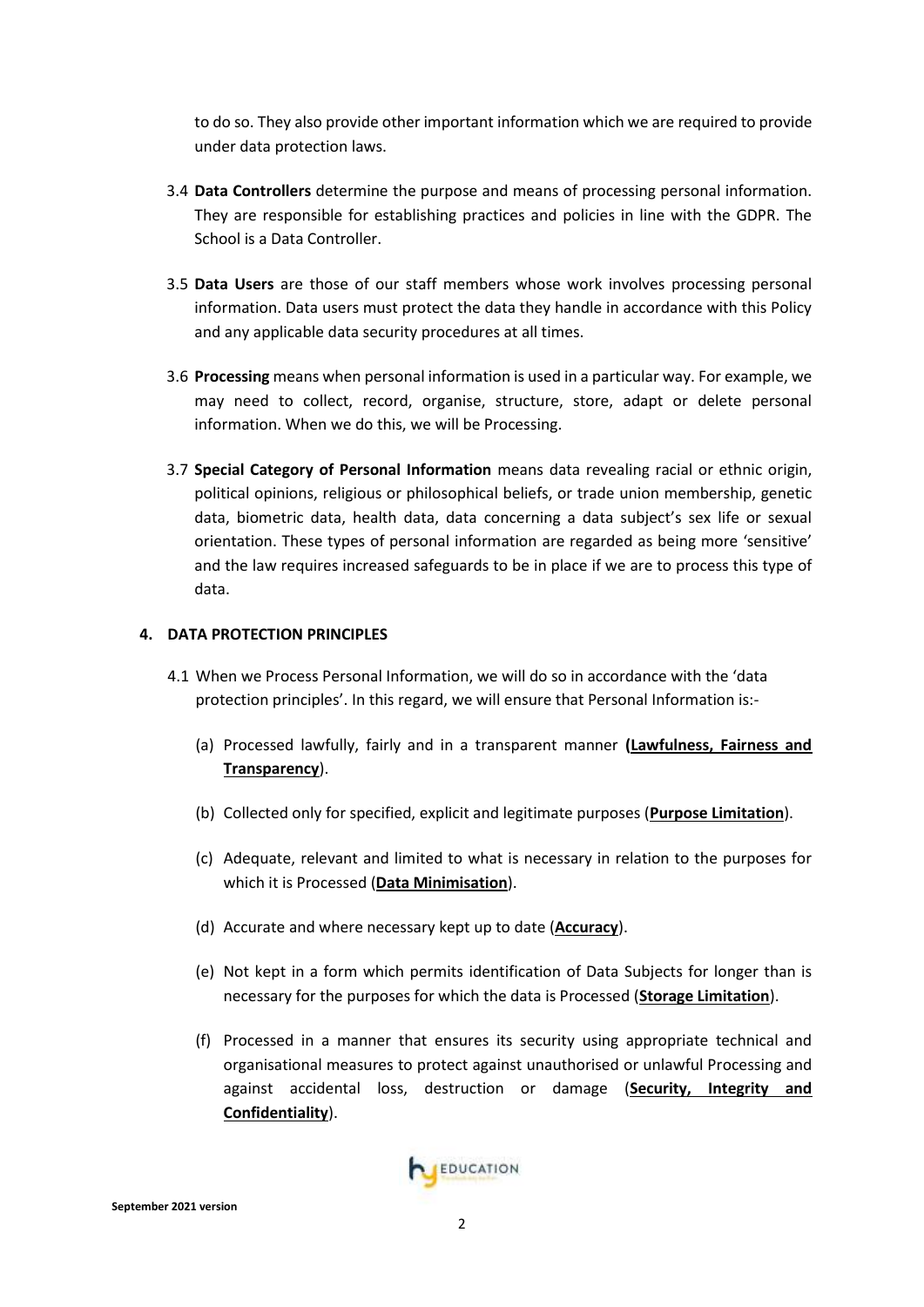4.2 We recognise that not only must we comply with the data protection principles, we must also demonstrate our compliance with these principles (**Accountability**).

# **5. DATA PROTECTION OFFICER**

- 5.1 The GDPR requires certain organisations, including schools, to appoint a 'Data Protection Officer' ("DPO"). The DPO must have expert knowledge in data protection law and practices. Our appointed DPO who fulfils these requirements is HY Education, who can be contacted by telephone on 0161 543 8884 or email at **DPO@wearehy.com**
- 5.2 The DPO will carry out a number of important tasks which will include:-
	- (a) monitoring compliance with data protection laws and our data protection polices, including managing internal data protection activities; raising awareness of data protection issues, training staff and conducting internal audits.
	- (b) advising on, and monitoring, data protection impact assessments.
	- (c) cooperating and being the first point of contact with the Information Commissioner's Office, members of staff, parents and pupils.
- 5.3 The DPO will be independent of the School to avoid any conflict of interest.
- 5.4 The DPO will report to the highest level of management in the School which is to include the Headteacher and the Board of Trustees.

#### **6. LAWFULNESS, FAIRNESS, TRANSPARENCY**

#### <span id="page-3-0"></span>**Lawful Processing**

- 6.1 Personal Information must be Processed lawfully. Under data protection laws, there are a number of grounds which make it lawful to Process Personal Information. We will only Process Personal Information if one or more of the following apply:-
	- (a) the Data Subject has given his or her **consent**.
	- (b) the Processing is necessary for the **performance of a contract** with the Data Subject.
	- (c) the Processing is necessary to meet our **legal obligations**.
	- (d) the Processing is necessary to protect the Data Subject's **vital interests**.
	- (e) the processing is necessary for the performance of a task carried out in the public interest or in the exercise of official authority (often referred to as **Public Task**).

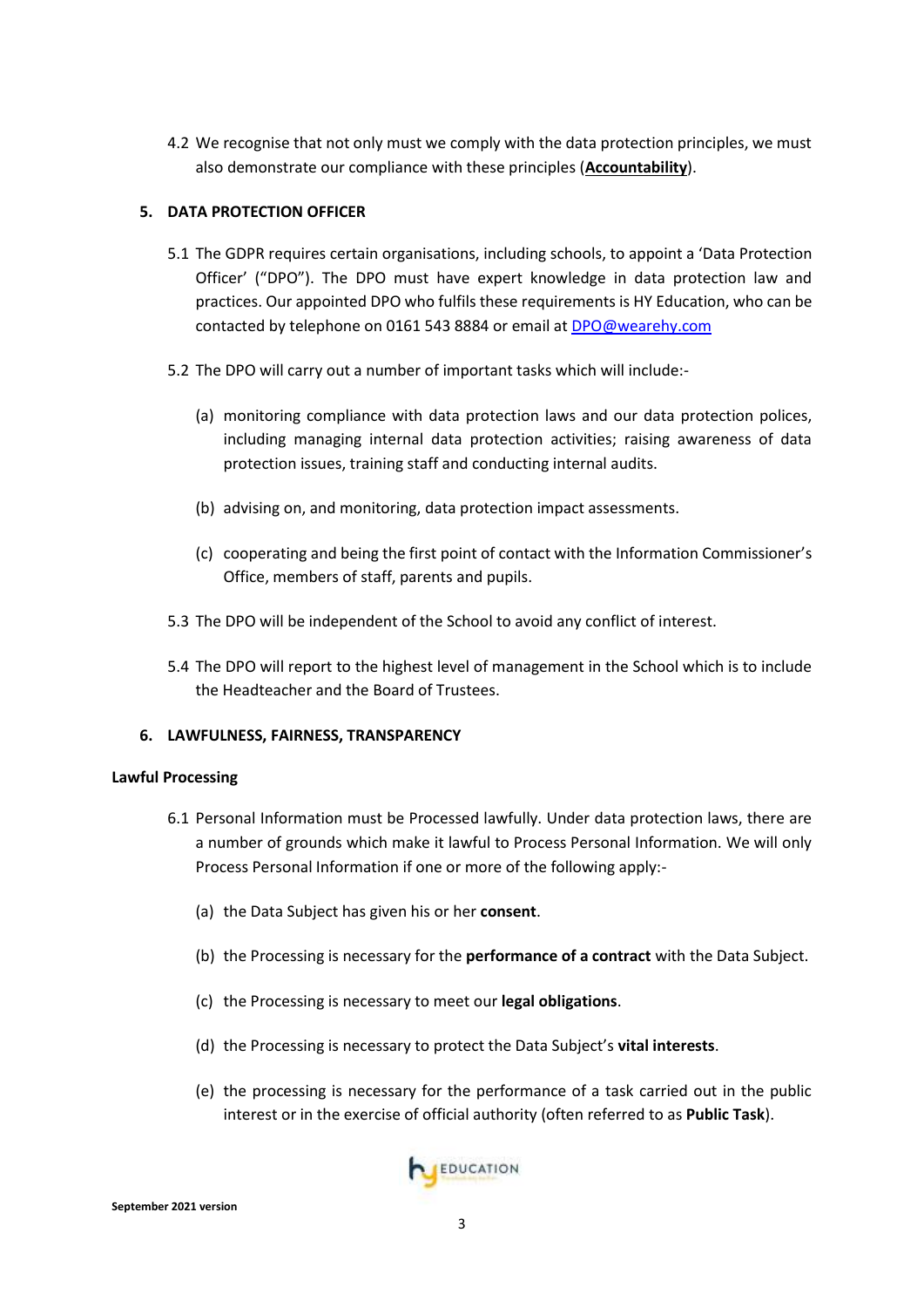6.2 We recognise that some categories of Personal Information are more sensitive and further conditions must be satisfied if we are to Process this information (Special category and criminal conviction data). Where we Process these categories of Personal Information, we will ensure that we do so in accordance with the additional conditions for Processing set out under the GDPR and the DPA.

#### **Consent**

- 6.3 Where it is necessary for us to obtain your consent to process Personal Information, we will ensure that we do so in accordance with data protection laws.
- 6.4 Generally, we will only obtain consent where there is not another lawful ground (see [6.1\)](#page-3-0) for Processing. Some examples as to when we will obtain your consent is if we want to place a photograph of a pupil in the newspaper, on social media or in other publications to celebrate their achievements.
- 6.5 We recognise that under data protection laws, there are stricter rules as to how consent is obtained. We will ensure that when we obtain consent, we will:-
	- (a) take steps to ensure that we make it clear to Data Subjects what they are being asked to consent to.
	- (b) ensure that the Data Subject, either by a statement or positive action, gives their consent. We will never assume that consent has been given simply because a Data Subject has not responded to a request for consent.
	- (c) never use pre-ticked boxes as a means of obtaining consent.
	- (d) ensure that a Data Subject is informed that they can withdraw their consent at any time and the means of doing so.
	- (e) keep appropriate records evidencing the consents we hold.

#### **Transparency**

6.6 We are required to provide information to Data Subjects which sets out how we use their Personal Information as well as other information required by law. We will provide this information by issuing Privacy Notices which will be concise, transparent, intelligible, easily accessible, and in clear, plain language.

#### **7. PROCESSING FOR LIMITED PURPOSES**

We will only collect and Process Personal Information for specified, explicit and legitimate reasons.

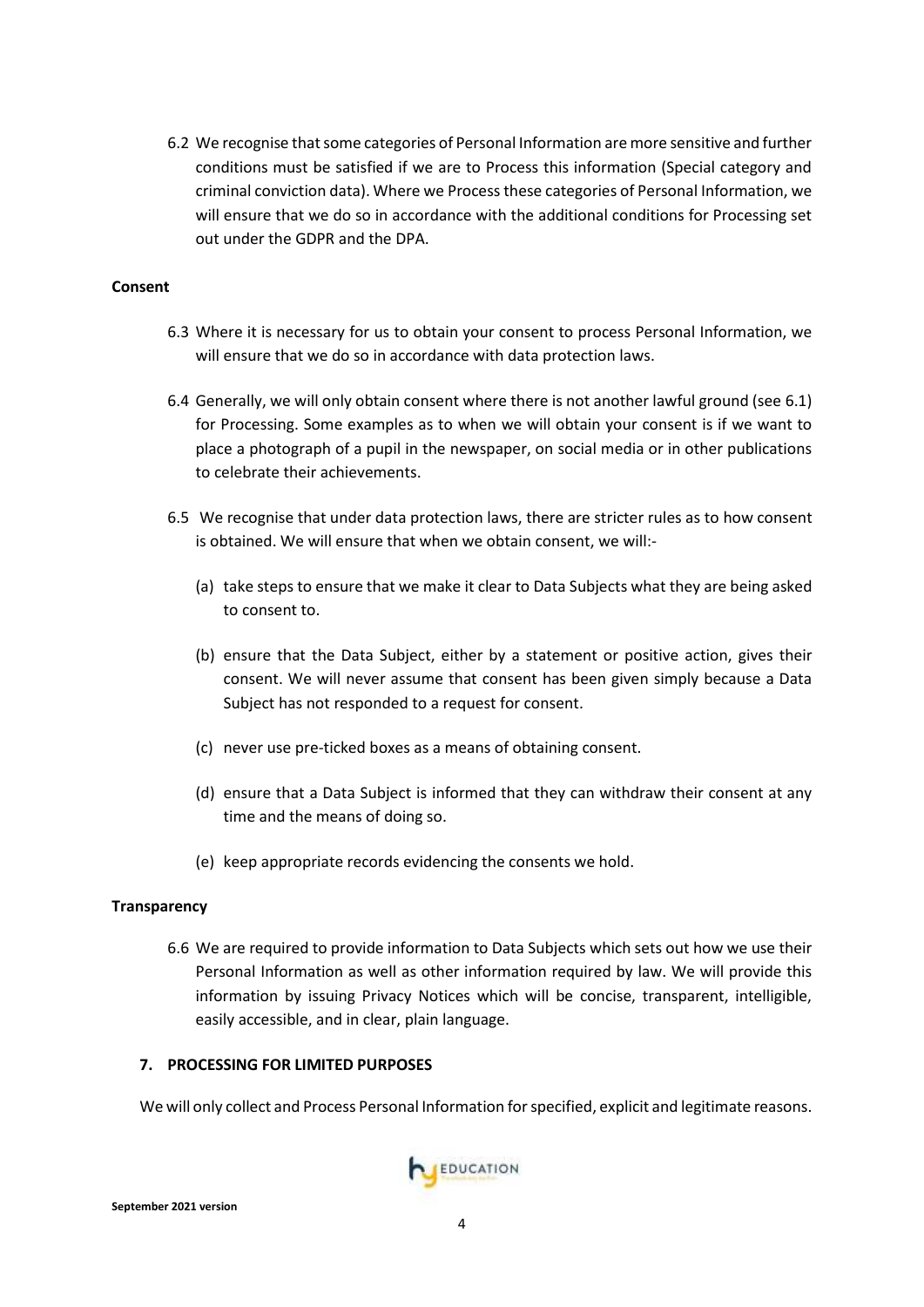We will not further Process Personal Information unless the reason for doing so is compatible with the purpose or purposes for which it was originally collected.

# **8. ADEQUATE, RELEVANT AND LIMITED PROCESSING**

We will only collect Personal Information to the extent that it is necessary for the specific purpose notified to the Data Subject.

# **9. ACCURATE DATA**

- 9.1 We will ensure that Personal Information we hold is accurate and kept up to date.
- 9.2 We will take all reasonable steps to ensure that Personal Information that is inaccurate is either erased or rectified without delay.
- 9.3 In supporting the School to maintain accurate records, staff, parents and other individuals whose Personal Information we may Process are responsible for:-
	- (a) Checking that any information that they provide to the School is accurate and up to date; and
	- (b) Informing the School of any changes to information that they have provided.

#### **10. RETENTION**

- 10.1We will not keep Personal Information for longer than is necessary for the purpose or purposes for which they were collected. We will take all reasonable steps to destroy and erase from our systems, all data which is no longer required.
- 10.2We will maintain a records retention schedule which will assist the School to destroy Personal Information once it is no longer necessary and in a safe and secure manner.

#### **11. INDIVIDUAL RIGHTS**

- 11.1We will Process all Personal Information in line with a Data Subject's rights, in particular, their right to:
	- (a) Request **access** to any data held about them by the School.
	- (b) **Rectification** of inaccurate information.
	- (c) **Erasure** of Personal Information.
	- (d) **Restrict** the Processing of Personal Information.

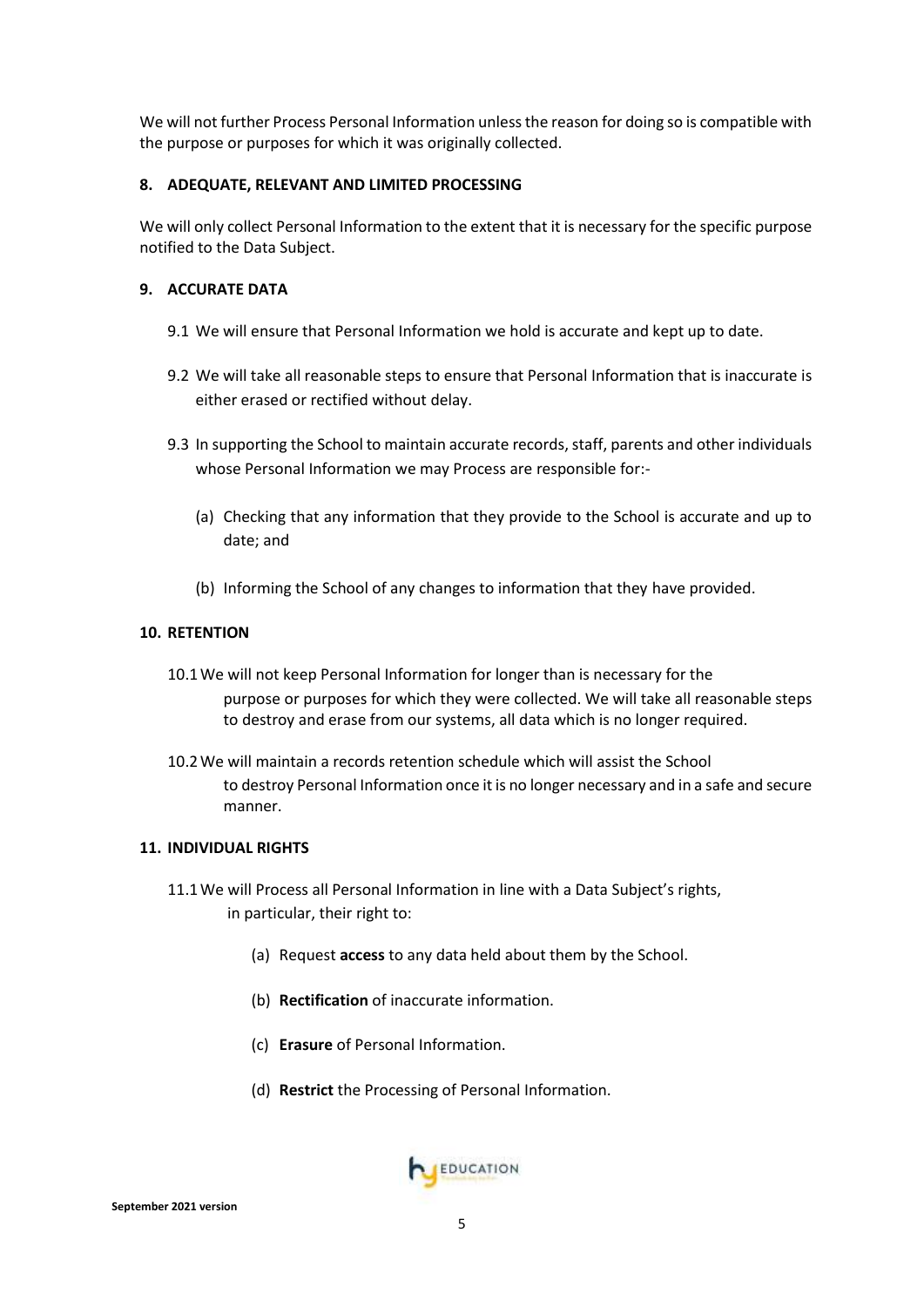- (e) **Object** to the Processing of Personal Information.
- (f) To receive Personal Information in a commonly used format (known as **data portability**) and have this transferred to another controller without hindrance.
- 11.2We will maintain a clear procedure detailing how such requests will be handled.

# **12. DATA SECURITY**

- 12.1We will implement appropriate technical and organisational measures to guard against unauthorised or unlawful Processing, and against accidental loss, destruction or damage.
- 12.2We will develop, implement and maintain safeguards appropriate to our size, scope, our available resources and the level of risk identified.

#### **13. PRIVACY BY DESIGN AND DATA PROTECTION IMPACT ASSESSMENTS**

- 13.1 We will integrate privacy by design measures when Processing Personal Information by implementing appropriate technical and organisational measures in an effective manner, to ensure compliance with data privacy principles.
- 13.2 We will utilise Data Protection Impact Assessments ("DPIAs") which will be used when introducing new technologies or the Processing is likely to result in a high risk to the rights and freedoms of Data Subjects.

#### **14. ACCOUNTABILITY**

- 14.1 As a Data Controller, we are responsible for, and must be able to demonstrate, compliance with the data protection principles. Examples of how we will demonstrate compliance include (but are not limited to):-
	- (a) appointing a suitably qualified DPO.
	- (b) implementing policies and procedures e.g. a data protection policy, data breach procedures and subject access procedures.
	- (c) undertaking information audits and maintaining a record of our processing activities in accordance with Article 30 of the GDPR.
	- (d) preparing and communicating Privacy Notices to Data Subjects.
	- (e) providing appropriate training at regular intervals.

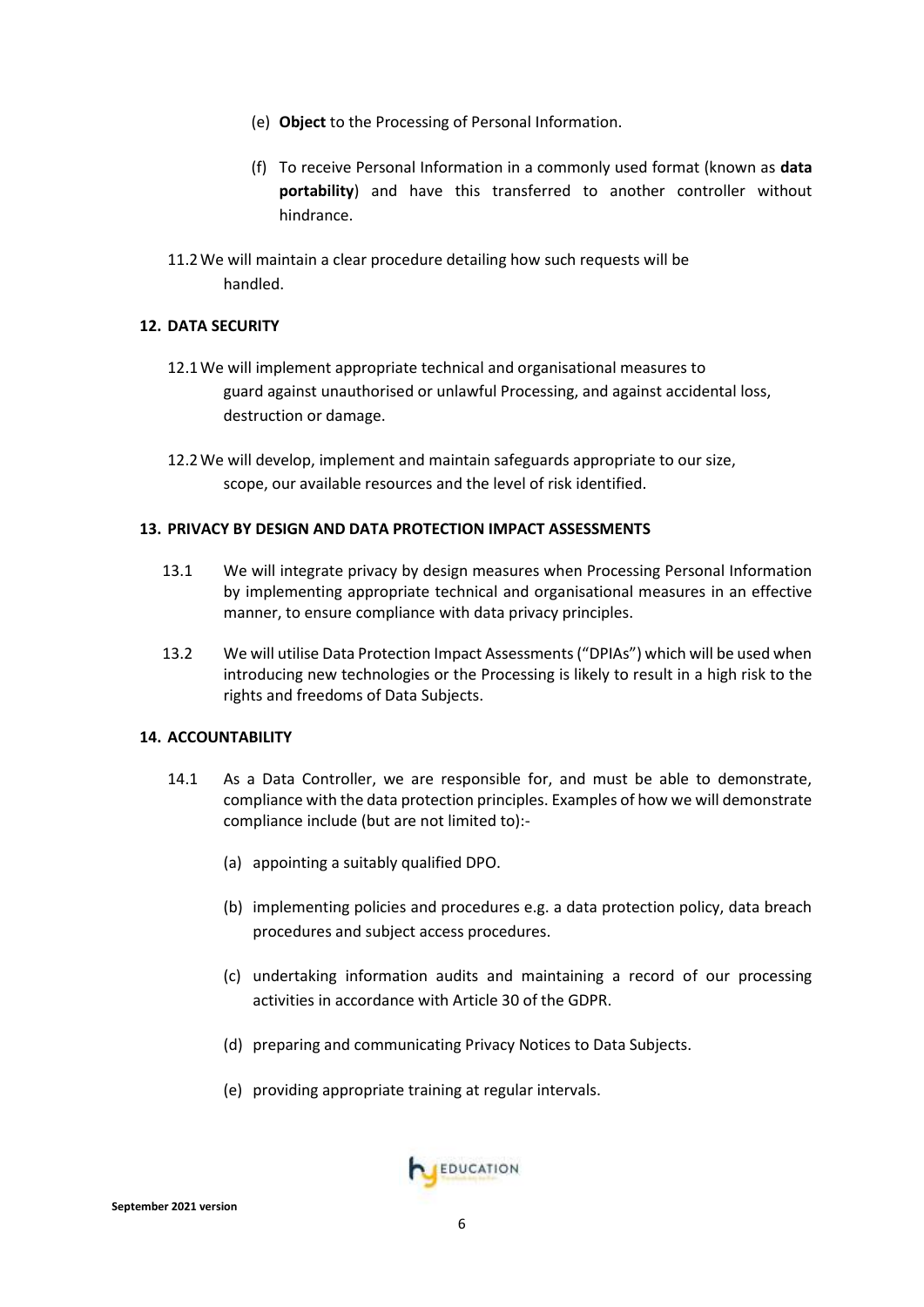(f) implementing privacy by design when Processing Personal Information and completing data protection impact assessments where Processing presents a high risk to the rights and freedoms of Data Subjects.

# **15. DISCLOSURE AND SHARING OF PERSONAL INFORMATION**

- 15.1 Where it is necessary to share Personal Information outside of the School, we will inform you about this in accordance with this policy.
- 15.2 Examples of who we may share Personal Information with include other schools, the Local Authority and the Department of Education.

# **16. DATA BREACHES**

All data breaches must be handled in accordance with the School's internal breach reporting procedure.

# **17. CHANGES TO THIS POLICY**

We reserve the right to change this policy at any time and notification of any changes will be communicated accordingly.

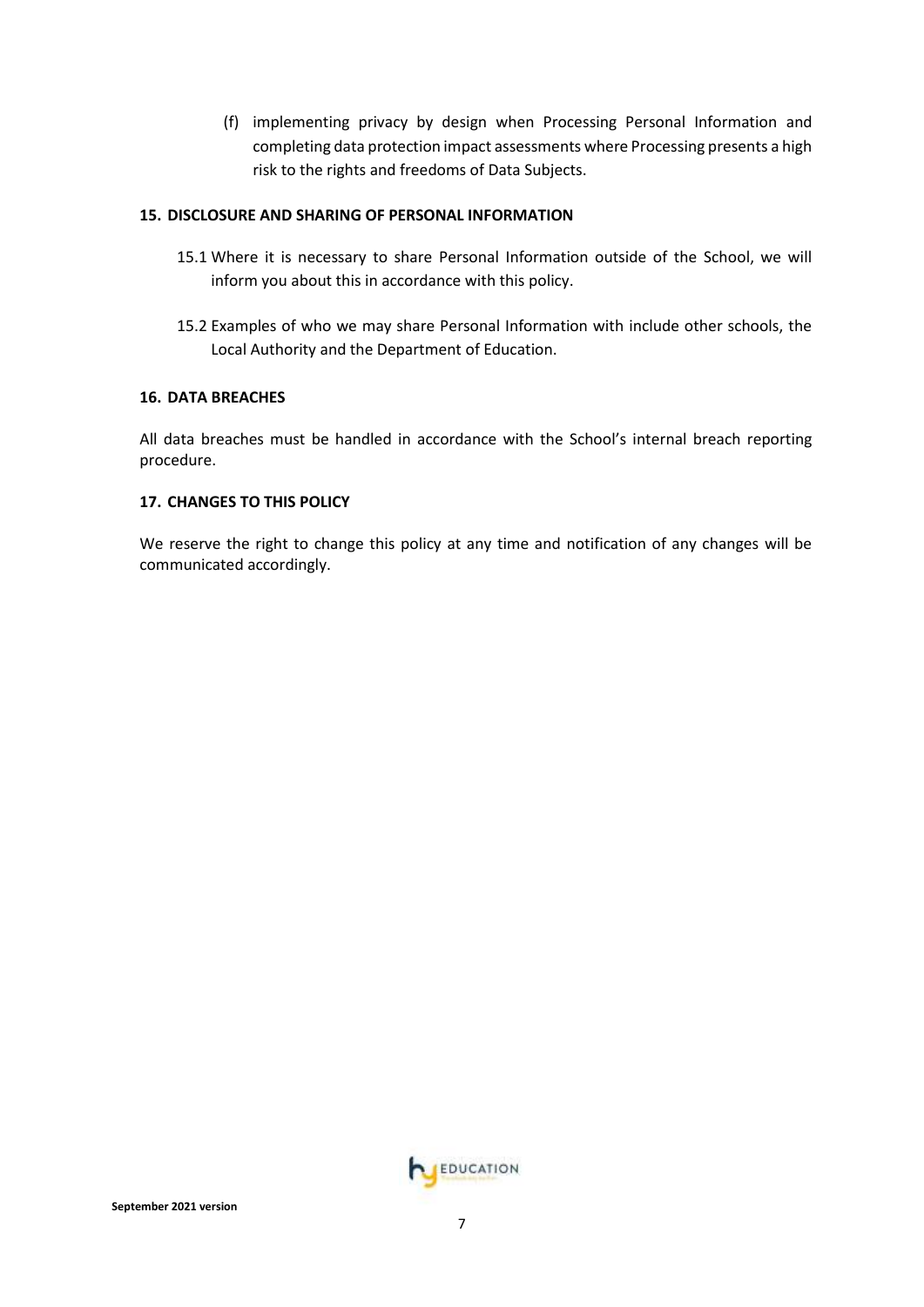#### **WORKFORCE PRIVACY NOTICE**

# **What is the purpose of this Notice?**

This is our school's Privacy Notice which is intended to provide you with information about how and why we process your personal information. It is also intended to provide you with other information which is required under the UK General Data Protection Regulation (the retained EU law version of the General Data Protection Regulation (EU) 2016/679) (GDPR) and the Data Protection Act 2018 (DPA). The GDPR and DPA contain the key laws relating to data protection.

It is important to the school, and a legal requirement, that we are transparent about how we process your personal information. As a school that processes personal information, we are known as a "data controller". This means that we collect and use personal information for specified purposes which this Privacy Notice has been designed to tell you about.

# **The Data Protection Officer**

The school has an appointed Data Protection Officer (DPO), HY Education, who can be contacted by telephone on 0161 543 8884 or by email [\(DPO@wearehy.com\)](mailto:DPO@wearehy.com). The DPO is responsible for supporting and advising the school in relation to data protection issues and you can contact the DPO should you wish to discuss any issues or concerns that you have about data protection.

# **What personal information do we collect?**

The types of personal information that we collect will include:-

- personal information (such as name, employee or teacher number, national insurance number, next of kin and contact details)
- special categories of data including characteristics information (such as gender, age, ethnic group, race, and religion)
- recruitment information
- contract information (such as start dates, hours worked, post, roles, subjects taught and salary information)
- work absence information (such as number of absences and reasons, annual leave and maternity leave)
- qualifications, subjects taught and training records
- performance information
- grievance and disciplinary information
- health and safety information (such as accidents at work)
- relevant medical information
- safeguarding information
- DBS information

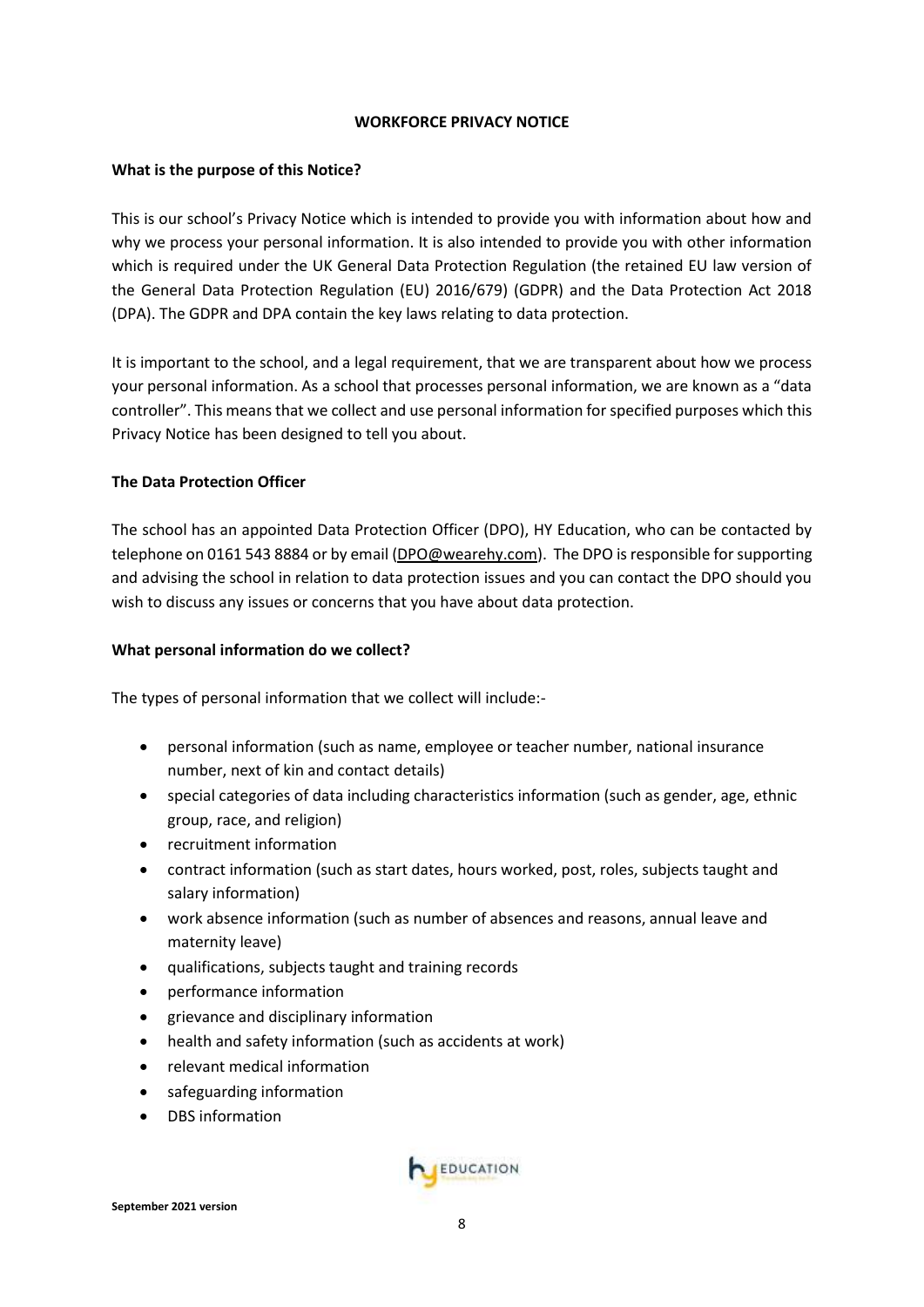# **What is the purpose of us collecting your personal information?**

We process personal information relating to those we employ to work at, or otherwise engage to work at, our school. This is for employment purposes to assist in the running of the school and to enable individuals to be paid. The purposes for which we process workforce personal information include:-

- enabling the development of a comprehensive picture of the workforce and how it is deployed
- managing the recruitment process
- carrying out pre-employment checks and equal opportunities monitoring
- complying with the terms of the contract of employment
- making reasonable adjustments
- enabling individuals to be paid
- managing absence
- managing performance, grievance, and disciplinary matters
- safeguarding purposes
- managing workplace accidents

# **Why is it lawful to collect this information?**

We process your personal information, but no more so than is necessary, to comply with legal obligations which the school is subject to or because processing is necessary to comply with the terms and conditions of your contract of employment.

In limited circumstances, we may require your consent. If this is the case, we will inform you of the reasons that we need to process your personal information in accordance with the GDPR and the DPA. You will be able to withdraw your consent at any time should you wish to do so.

Where we process sensitive personal information (special category data) we will usually do this, only as far as necessary, to comply with employment law obligations which we are subject to or because it is in the public interest to do so e.g. for safeguarding reasons.

#### **Who will we share this information with?**

We are required, by law, to pass on some of this personal information to:

- The Local Authority
- the Department for Education (DfE)
- HMRC

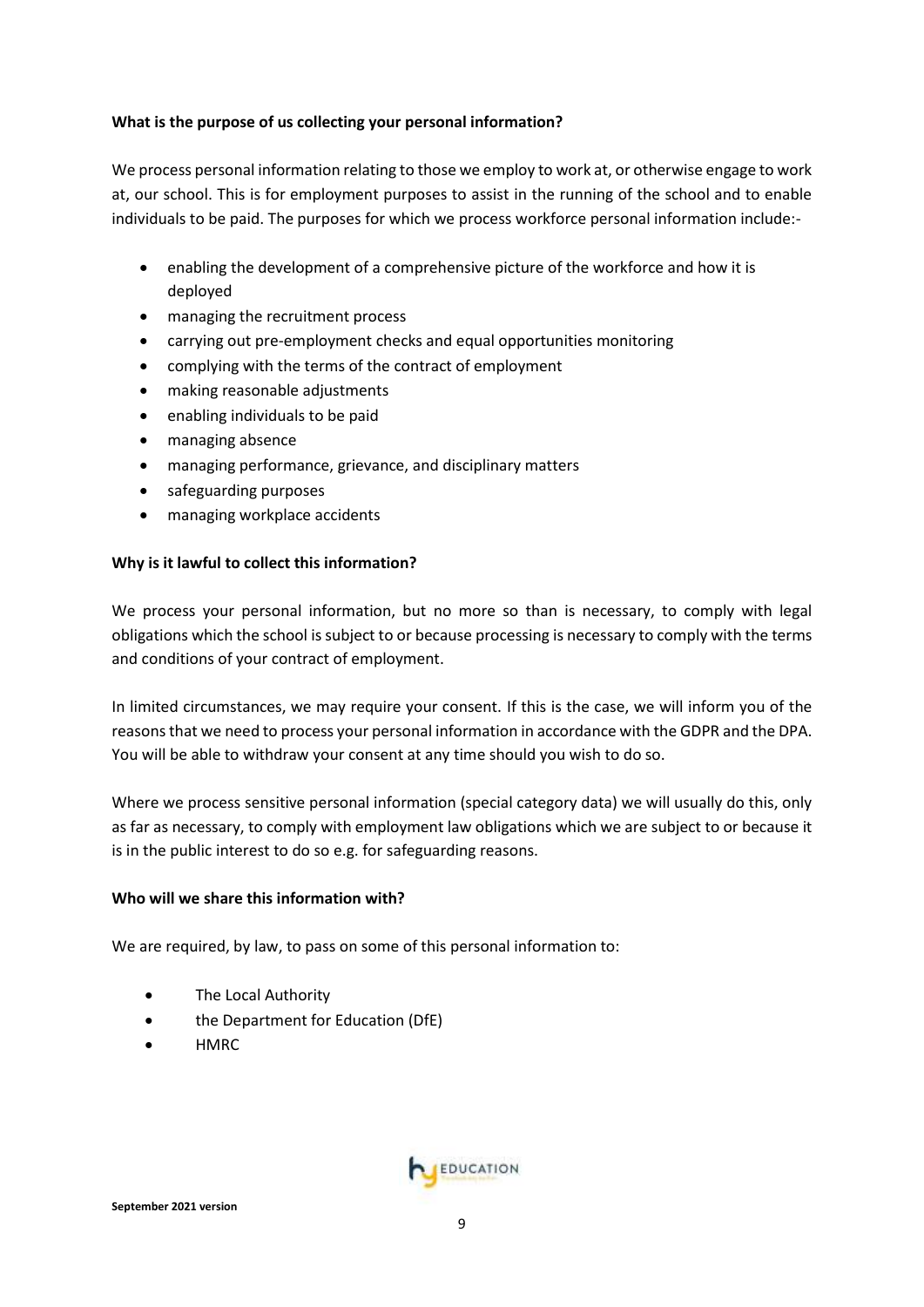We may also share information with:

- Health and Safety Executive
- DBS
- insurance providers
- training providers
- professional advisors
- IT and communications technology providers

#### **How long will we hold your information for?**

We will hold personal information for a period of time specified within our retention policy. We generally hold school workforce personal information for the period of your employment until termination and a period of 6 years thereafter. For more information, please ask the DPO for a copy of our retention schedule.

#### **Department for Education**

The Department for Education (DfE) collects personal data from educational settings and local authorities via various statutory data collections. We are required to share information about our school employees with the (DfE) under section 5 of the Education (Supply of Information about the School Workforce) (England) Regulations 2007 and amendments.

All data is transferred securely and held by DfE under a combination of software and hardware controls which meet the current [government security policy framework.](https://www.gov.uk/government/publications/security-policy-framework)

For more information, please see 'How Government uses your data' section.

#### **Requesting access to your personal data**

Under data protection legislation, you have the right to request access to information about you that we hold. To make a request for your personal information, contact Mrs Melanie Brown

Depending on the lawful basis above, you may also have the right to:

- object to processing of personal data that is likely to cause, or is causing, damage or distress
- prevent processing for the purpose of direct marketing
- object to decisions being taken by automated means
- in certain circumstances, have inaccurate personal data rectified, blocked, erased or destroyed; and
- a right to seek redress, either through the ICO, or through the courts

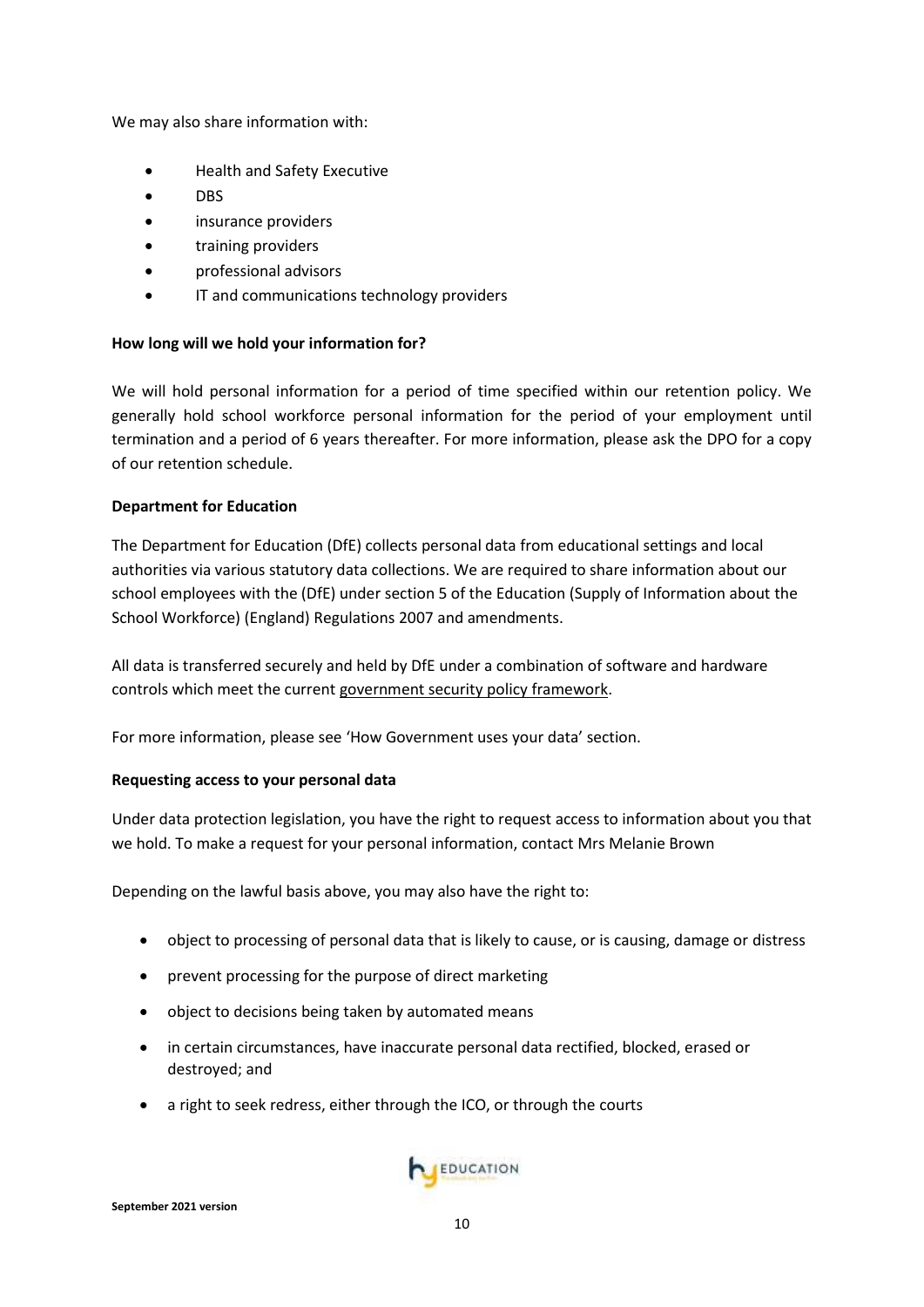If you have a concern about the way we are collecting or using your personal data, we ask that you raise your concern with us in the first instance. Alternatively, you can contact the Information Commissioner's Office at <https://ico.org.uk/concerns/>

For further information on how to request access to personal information held centrally by the DfE, please see the 'How Government uses your data' section of this notice.

# **Withdrawal of consent and the right to lodge a complaint**

Where we are processing your personal data with your consent, you have the right to withdraw that consent. If you change your mind, or you are unhappy with our use of your personal data, please let us know by contacting Mrs Melanie Brown.

#### **Last updated**

We may need to update this privacy notice periodically so we recommend that you revisit this information from time to time. This version was last updated in **September 2021.**

#### **Contact**

If you would like to discuss anything in this privacy notice, please contact our DPO.

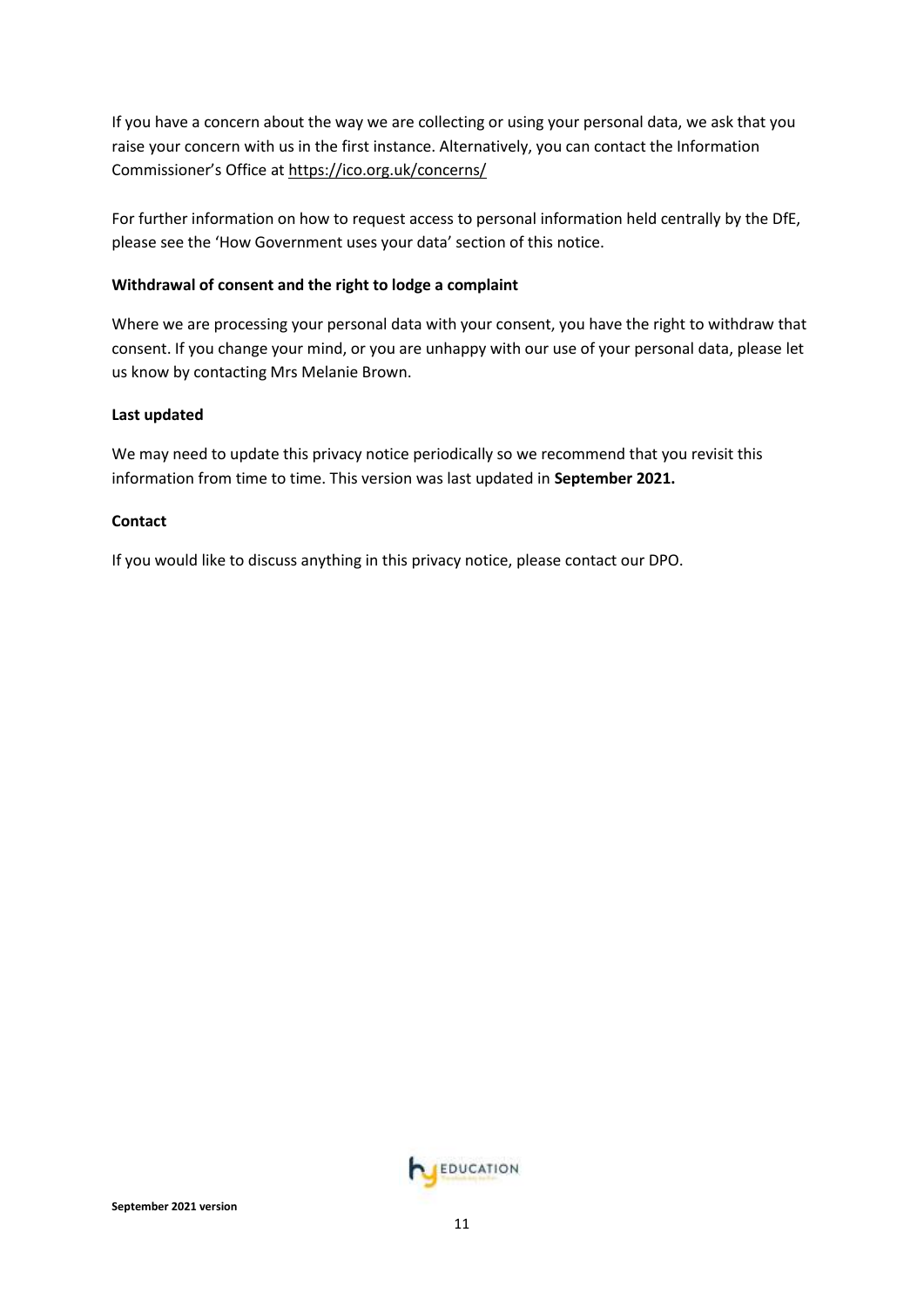#### **PRIVACY NOTICE RELATING TO PUPIL INFORMATION**

#### **What is the purpose of this Notice?**

This is our school's Privacy Notice which is intended to provide you with information about how and why we process pupil information. It is also intended to provide you with other information which is required under the UK General Data Protection Regulation (the retained EU law version of the General Data Protection Regulation (EU) 2016/679) (GDPR) and the Data Protection Act 2018 (DPA). The GDPR and DPA contain the key laws relating to data protection.

It is important to the school, and a legal requirement, that we are transparent about how we process pupil information. As a school that processes pupil information, we are known as a "data controller". This means that we collect and use personal information for specified purposes which this Privacy Notice has been designed to tell you about.

#### **The Data Protection Officer**

The school has an appointed Data Protection Officer (DPO), HY Education, who can be contacted in writing at HY Education, 3 Reed House, Hunters Lane, Rochdale, OL16 1YL or by telephone on 0161 543 8884 or by email [\(DPO@wearehy.com\)](mailto:DPO@wearehy.com). The DPO is responsible for dealing with data protection issues within the school and you can contact the DPO should you wish to discuss any issues or concerns that you have about data protection.

#### **What categories of pupil information do we collect?**

The types of pupil information that we collect include:

- Pupil names, unique pupil numbers, contact details including emergency contacts
- Characteristics such as ethnicity, language, religion.
- Free school meal and pupil premium eligibility
- Medical information and dietary requirements
- Admissions information
- Attendance information
- Information relating to pupil exclusion and behaviour
- Attainment records and assessment results
- Reported accidents
- Safeguarding information
- Special educational needs information

We may also receive some information from our Local Authority, other schools and the DfE.

#### **What is the purpose of us collecting and using pupil information?**

The purposes for which the school collects personal information are as follows:-

- To provide appropriate pastoral care
- Census reporting
- To provide free school meals

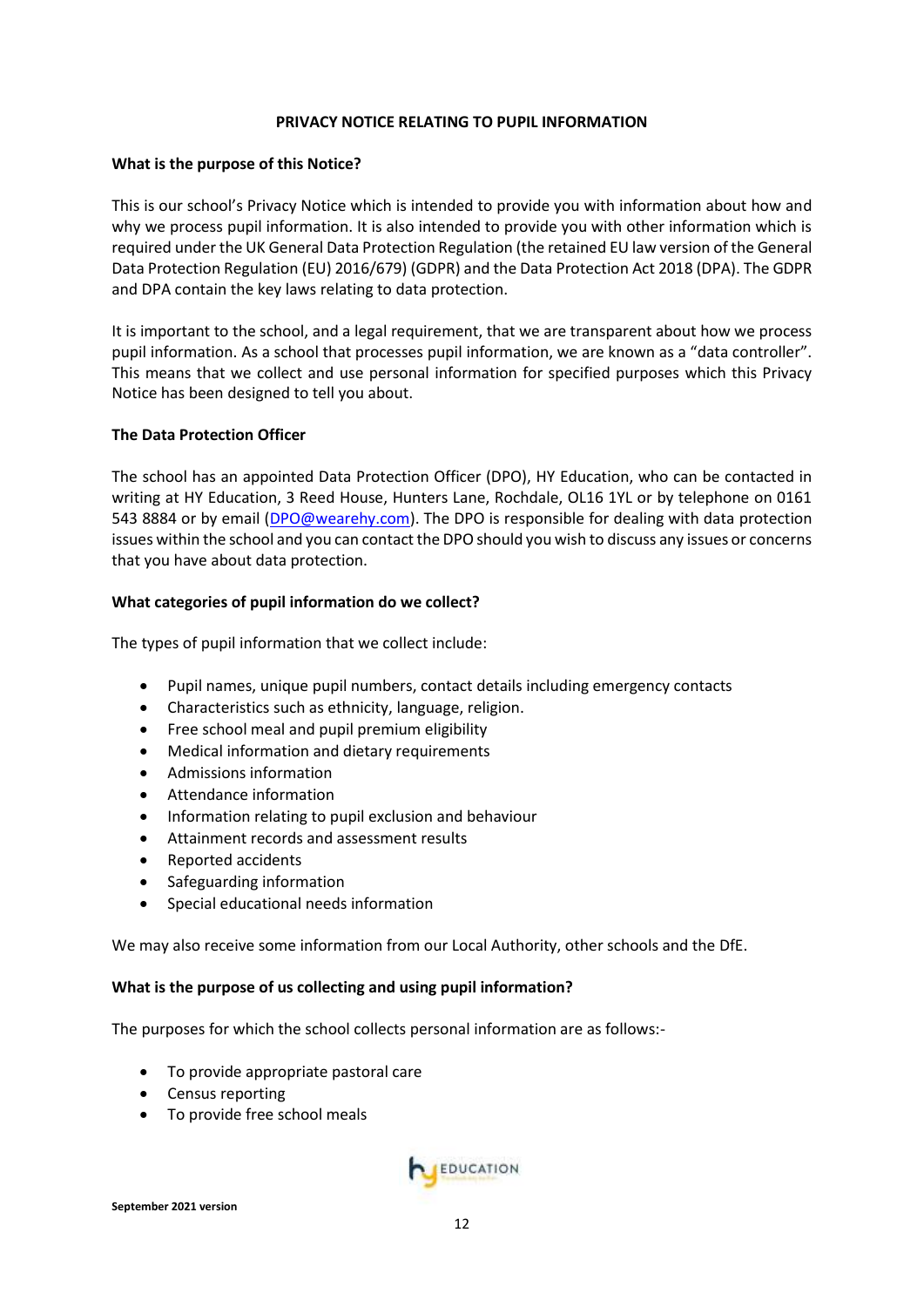- To support children with medical conditions, allergies and SEN
- To manage admissions
- To monitor attendance
- To manage exclusions and behaviour
- For assessment and examination purposes
- For health and safety purposes
- To address safeguarding concerns
- [To promote the school and celebrate educational achievement]
- [To ensure that the school is safe and secure]
- [To allow cashless payments to be made]

#### **Why is it lawful to collect this pupil information?**

As a school, we are subject to a wide range of laws which we must comply with to further pupil education and to safeguard their wellbeing. To comply with these laws, we only process personal information as far as is necessary to meet those obligations. We also process some of the information described in this privacy notice to carry out public tasks vested in us to effectively manage the school.

In limited circumstances, we will obtain your consent; for example, if we want to place photographs of pupils on our website, in the newspaper or on social media. Even if you consent to us collecting and using personal information, you have a right to withdraw your consent at any time.

Some types of pupil information are regarded as more sensitive under the GDPR and referred to as being a 'special category' of personal information. This could include information which we collect for safeguarding or SEN purposes. Where we process this type of personal information, it will often be processed for reasons of substantial public interest such as safeguarding or to comply with statutory requirements.

#### **Withdrawal of consent**

Where we are processing your personal data with your consent, you have the right to withdraw your consent at any time. If you change your mind, or you are unhappy with our use of your personal data, please let us know by contacting Mrs Melanie Brown.

#### **Who will we share pupil information with?**

Those who we may share pupil information with include the following:-

- Our local authority
- The Department for Education (DfE)
- Other education providers
- School nurse service
- Multi-agency partners
- Professional advisors
- Careers service providers
- Service providers who provide learning platforms, IT and communication tools

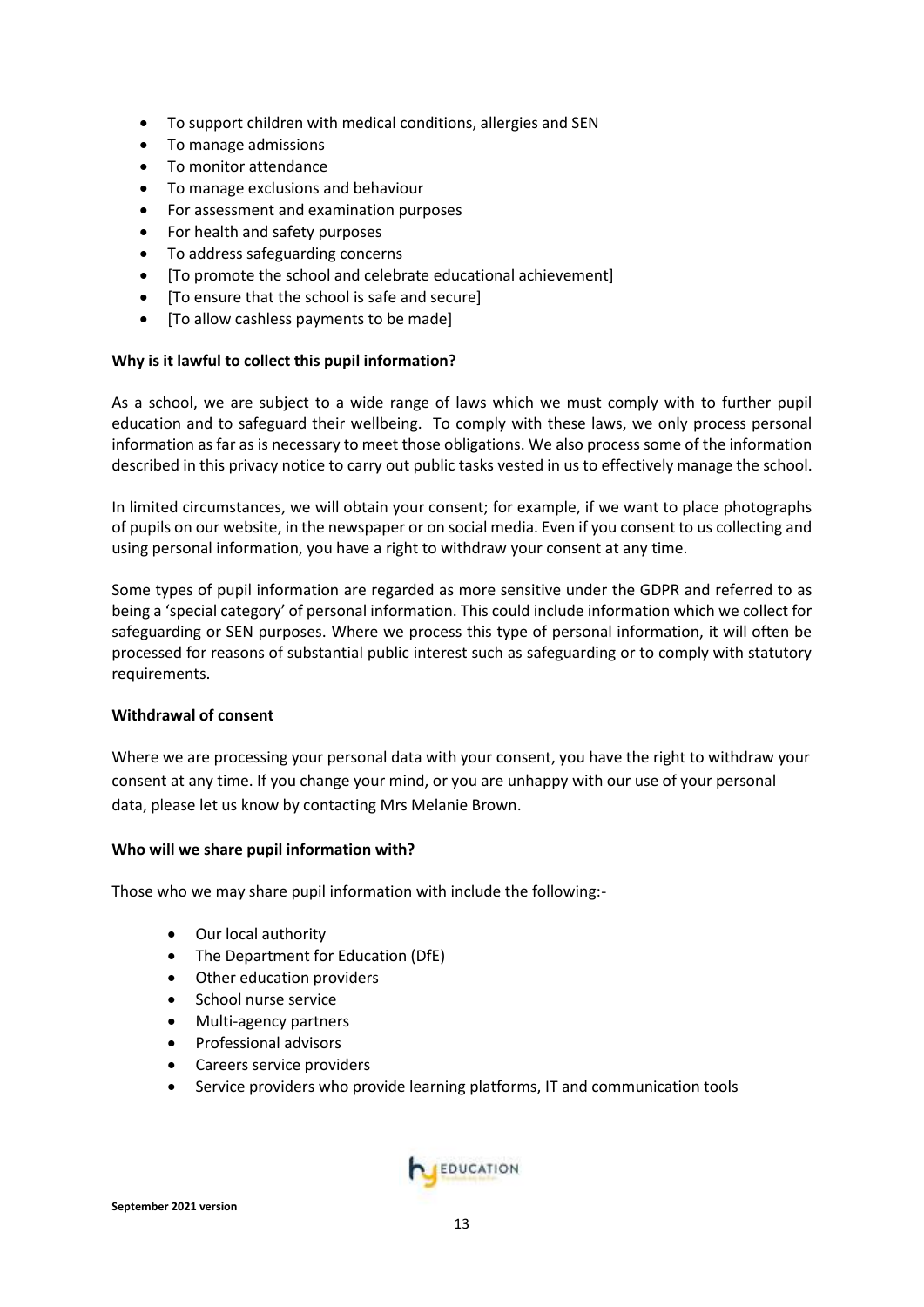# **The Department for Education**

The Department for Education (DfE) collects personal data from educational settings and local authorities via various statutory data collections. We are required to share information with the Department for Education (DfE) either directly or via our local authority for the purpose of those data collections, under:

Section 5 of The Education (Information About Individual Pupils) (England) Regulations 2013.

All data is transferred securely and held by DfE under a combination of software and hardware controls, which meet the current government security policy framework.

For more information, please see 'How Government uses your data' section.

#### **Local Authorities**

We may be required to share information about our pupils with the local authority to ensure that they can conduct their statutory duties under the Schools Admission Code, including conducting Fair Access Panels.

#### **How long will we hold pupil information for?**

We will hold pupil information for a period of time specified by law and as detailed within our retention policy. For more information, please contact the DPO.

# **Requesting access to your personal data**

Under data protection legislation, parents and pupils have the right to request access to information about them that we hold. To make a request for your personal information, or be given access to your child's educational record, please contact Mrs Melanie Brown.

You also have the right to:

- Object to processing of personal data that is likely to cause, or is causing, damage or distress;
- Prevent processing for the purpose of direct marketing
- Object to decisions being taken by automated means
- In certain circumstances, have inaccurate personal data rectified, blocked, erased or destroyed and
- Claim compensation for damages caused by a breach of the Data Protection laws.

#### **Making a complaint**

If you have a concern about the way we are collecting or using your personal data, you should raise your concern with the Data Protection Officer in the first instance or directly to the Information Commissioner's Office at <https://ico.org.uk/concerns>

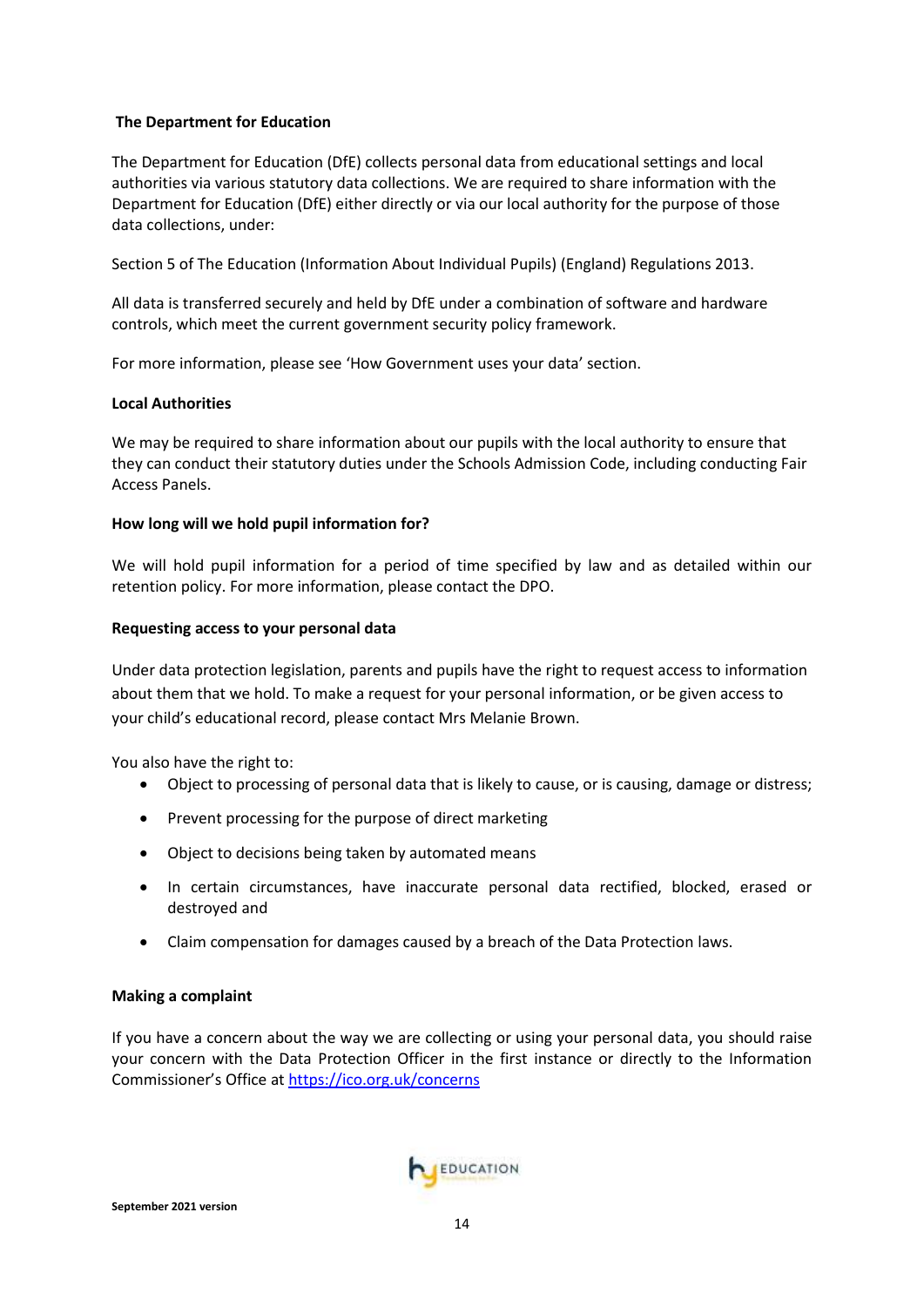# **Last updated**

We may need to update this privacy notice periodically so we recommend that you revisit this information from time to time. This version was last updated in **September 2021.**

#### **How Government uses your data**

The pupil data that we lawfully share with the DfE through data collections:

- underpins school funding, which is calculated based upon the numbers of children and their characteristics in each school.
- informs 'short term' education policy monitoring and school accountability and intervention (for example, school GCSE results or Pupil Progress measures).
- supports 'longer term' research and monitoring of educational policy (for example how certain subject choices go on to affect education or earnings beyond school)

#### **Data collection requirements**

To find out more about the data collection requirements placed on us by the Department for Education (for example; via the school census) go to [https://www.gov.uk/education/data-collection](https://www.gov.uk/education/data-collection-and-censuses-for-schools)[and-censuses-for-schools](https://www.gov.uk/education/data-collection-and-censuses-for-schools)

# **The National Pupil Database (NPD)**

Much of the data about pupils in England goes on to be held in the National Pupil Database (NPD). The NPD is owned and managed by the Department for Education and contains information about pupils in schools in England. It provides invaluable evidence on educational performance to inform independent research, as well as studies commissioned by the department. It is held in electronic format for statistical purposes. This information is securely collected from a range of sources including schools, local authorities and awarding bodies. To find out more about the NPD, go to [https://www.gov.uk/government/publications/national](https://www.gov.uk/government/publications/national-pupil-database-user-guide-and-supporting-information)[pupil-database-user-guide-and-supporting-information](https://www.gov.uk/government/publications/national-pupil-database-user-guide-and-supporting-information)

#### **Sharing by the Department**

The law allows the Department to share pupils' personal data with certain third parties, including:

- schools
- local authorities
- researchers
- organisations connected with promoting the education or wellbeing of children in England
- other government departments and agencies
- organisations fighting or identifying crime

For more information about the Department's NPD data sharing process, please visit: <https://www.gov.uk/data-protection-how-we-collect-and-share-research-data>

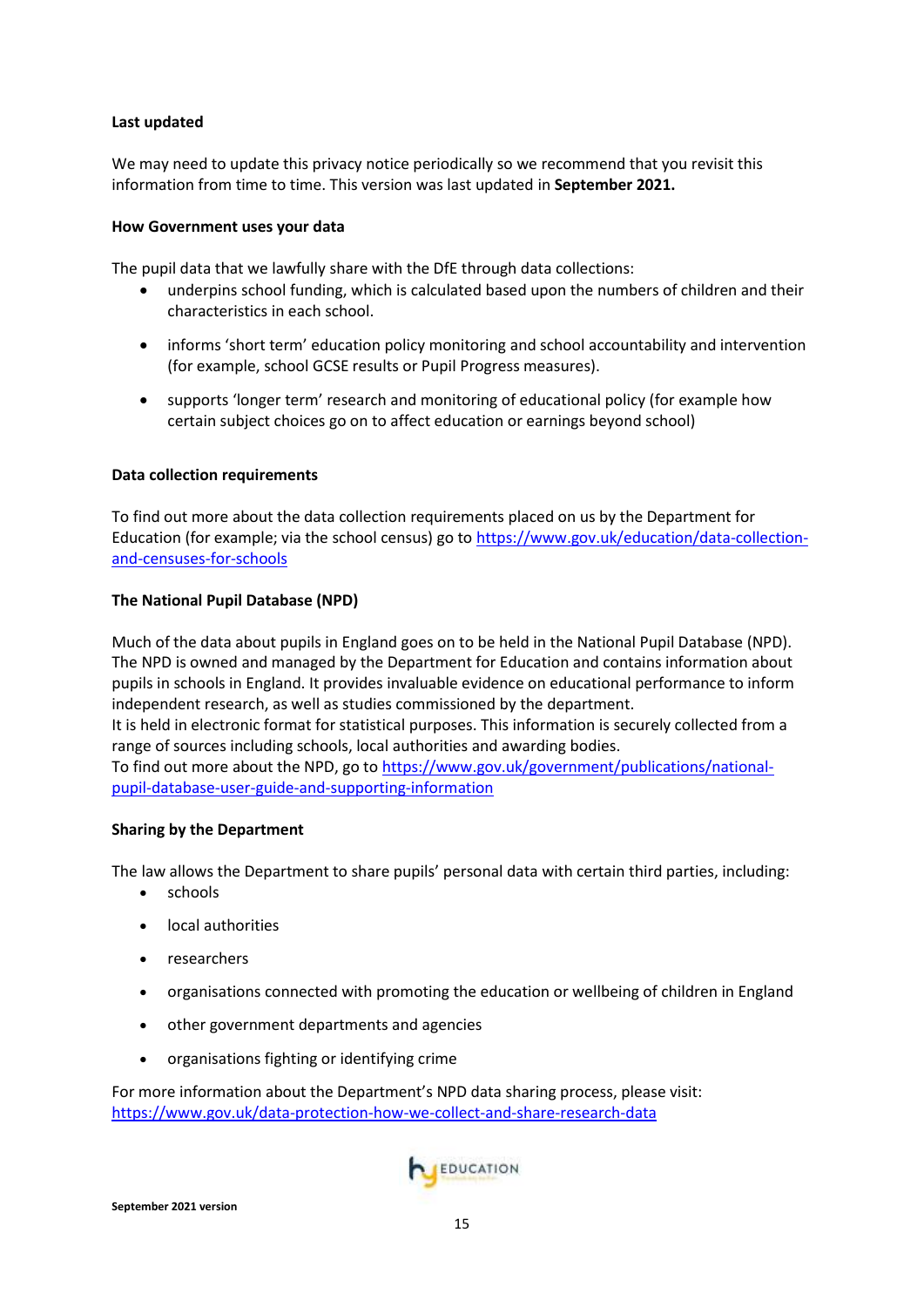Organisations fighting or identifying crime may use their legal powers to contact the DfE to request access to individual level information relevant to detecting that crime. Whilst numbers fluctuate slightly over time, DfE typically supplies data on around 600 pupils per year to the Home Office and roughly 1 per year to the Police.

For information about which organisations the Department has provided pupil information, (and for which project) or to access a monthly breakdown of data share volumes with Home Office and the Police please visit the following website[: https://www.gov.uk/government/publications/dfe](https://www.gov.uk/government/publications/dfe-external-data-shares)[external-data-shares](https://www.gov.uk/government/publications/dfe-external-data-shares)

# **How to find out what personal information DfE hold about you**

Under the terms of the Data Protection Act 2018, you are entitled to ask the Department:

- if they are processing your personal data
- for a description of the data they hold about you
- the reasons they're holding it and any recipient it may be disclosed to
- for a copy of your personal data and any details of its source

If you want to see the personal data held about you by the Department, you should make a 'subject access request'. Further information on how to do this can be found within the Department's personal information charter that is published at the address below: [https://www.gov.uk/government/organisations/department-for-education/about/personal-](https://www.gov.uk/government/organisations/department-for-education/about/personal-information-charter)

[information-charter](https://www.gov.uk/government/organisations/department-for-education/about/personal-information-charter)

To contact DfE[: https://www.gov.uk/contact-dfe](https://www.gov.uk/contact-dfe)

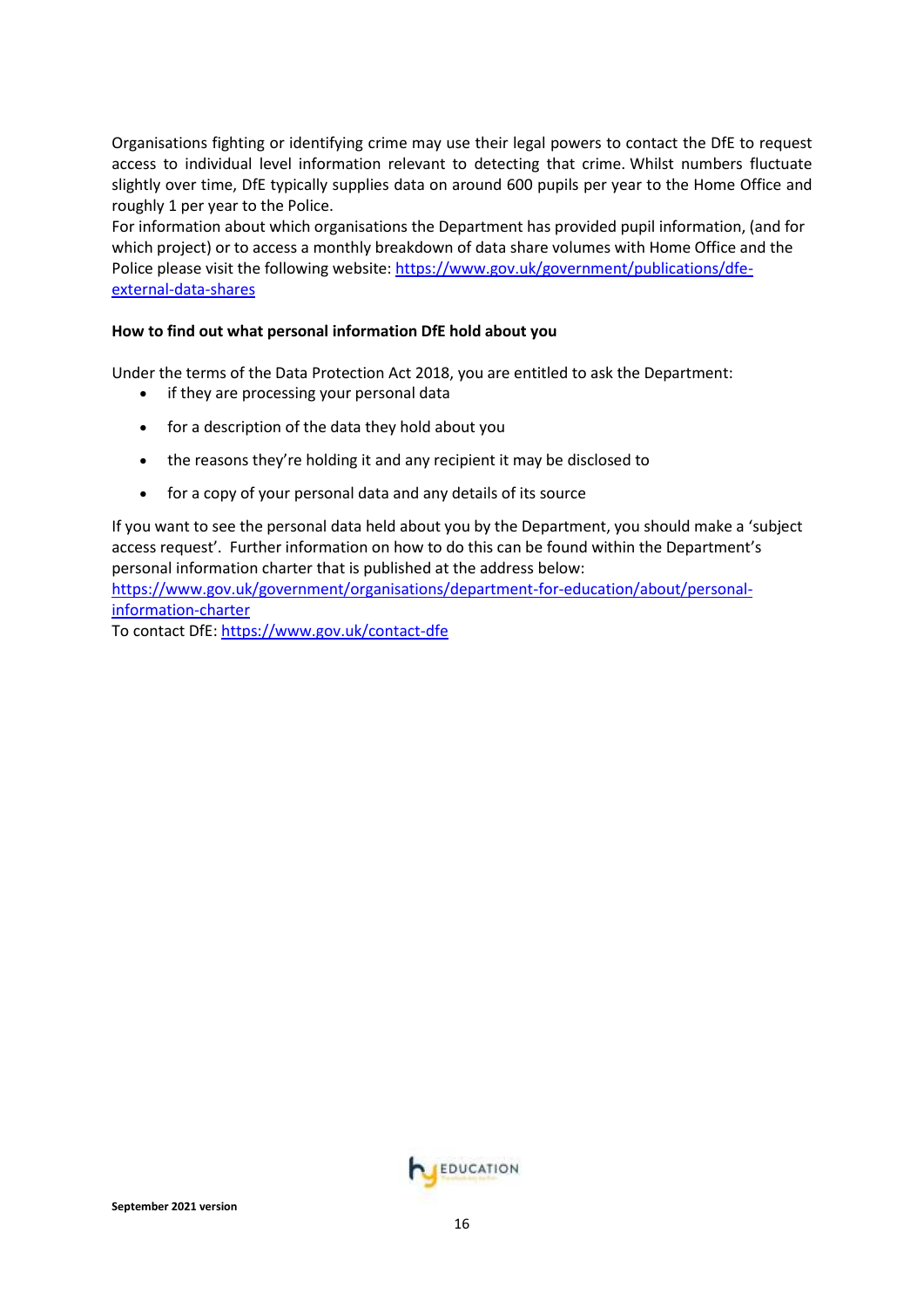#### **PRIVACY NOTICE RELATING TO PARENT INFORMATION**

#### **What is the purpose of this Notice?**

This is our school's Privacy Notice which is intended to provide you with information about how and why we process parent information. It is also intended to provide you with other information which is required under the UK General Data Protection Regulation (the retained EU law version of the General Data Protection Regulation (EU) 2016/679) (GDPR) and the Data Protection Act 2018 (DPA). The GDPR and DPA contain the key laws relating to data protection.

It is important to the school, and a legal requirement, that we are transparent about how we process parent information. As a school that processes parent information, we are known as a "data controller". This means that we collect and use personal information for specified purposes which this Privacy Notice has been designed to tell you about.

#### **The Data Protection Officer**

The school has an appointed Data Protection Officer (DPO), HY Education, who can be contacted in writing at HY Education, 3 Reed House, Hunters Lane, Rochdale, OL16 1YL or by telephone on 0161 543 8884 or by email [\(DPO@wearehy.com\)](mailto:DPO@wearehy.com). The DPO is responsible for dealing with data protection issues within the school and you can contact the DPO should you wish to discuss any issues or concerns that you have about data protection.

#### **What categories of parent information do we collect?**

The types of parent information that we collect include:

- Parent names
- Date of birth
- Unique National Insurance number
- Contact details

We may also receive some information from our Local Authority, other schools and the DfE.

#### **What is the purpose of us collecting and using parent information?**

The purposes for which the school collects personal information are as follows:-

- To communicate with parents/carers about their child
- Monitor and report on pupil process
- To provide appropriate pastoral care
- For health and safety purposes
- To address safeguarding concerns
- To receive government funding

#### **Why is it lawful to collect this parent information?**

As a school, we are subject to a wide range of laws which we must comply with, including maintaining

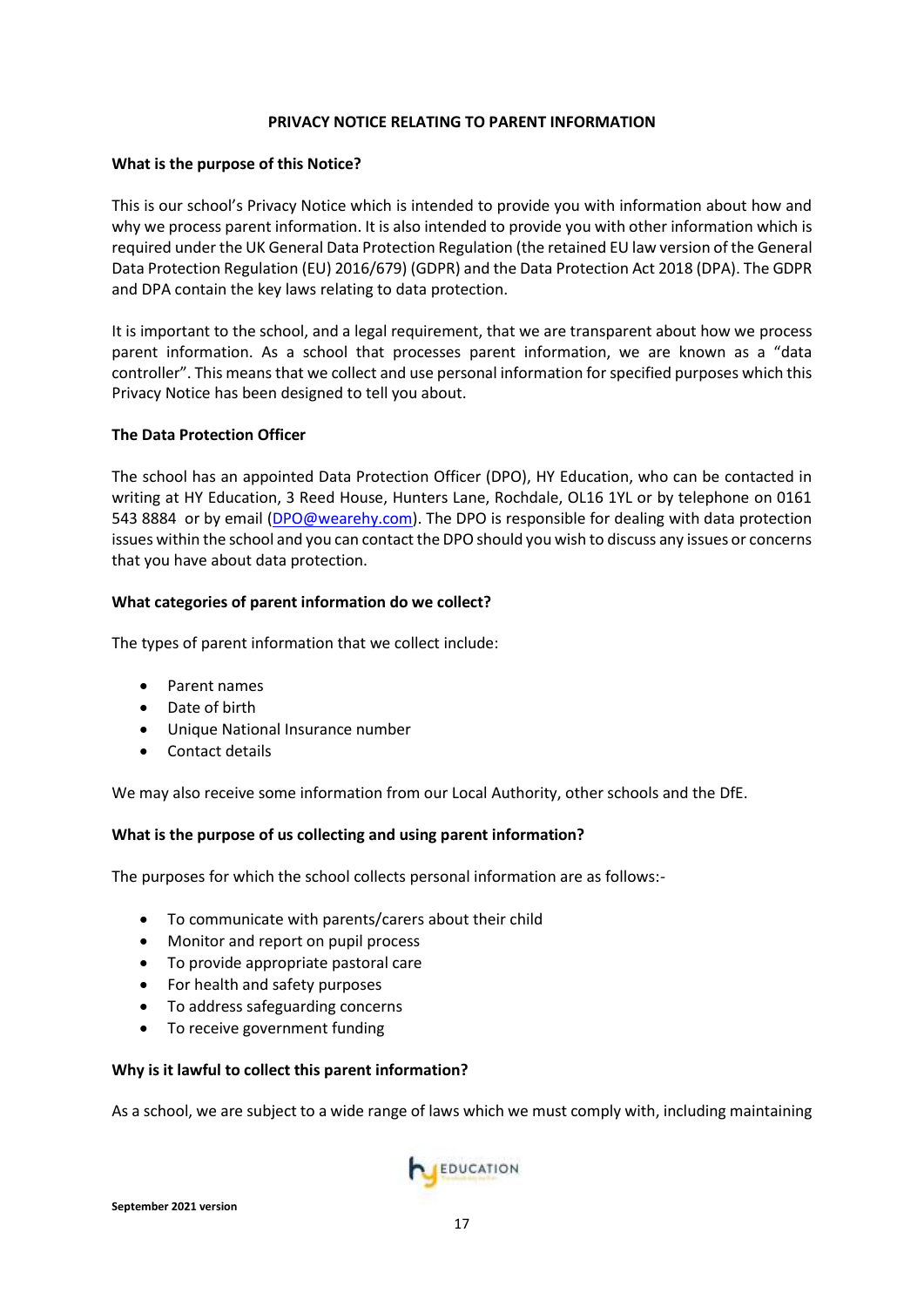contact with individuals with parental responsibility for our pupils. To comply with these laws, we only process personal information as far as is necessary to meet those obligations. We also process some of the information described in this privacy notice to carry out public tasks vested in us to effectively manage the school.

Some types of personal information are regarded as more sensitive under the GDPR and referred to as being a 'special category' of personal information. We are unlikely to process this type of information in relation to parents.

#### **Who will we share parent information with?**

Those who we may share parent information with include the following:-

- Our local authority
- The Department for Education (DfE)
- Other education providers
- Multi-agency partners
- Professional advisors
- Service providers who provide IT and communication tools

#### **The Department for Education**

The Department for Education (DfE) collects personal data from educational settings and local authorities via various statutory collections. We are required to share information with the Department for Education (DfE) either directly or via our local authority for the purpose of those data collections, under:

Section 3 of The Education (Information About Individual Pupils) (England) Regulations 2013.

All data is transferred securely and held by DfE under a combination of software and hardware controls, which meet the current government security policy framework.

For more information, please see 'How Government uses your data' section.

#### **Local Authorities**

We may be required to share information about parents with the local authority to ensure that they can conduct their statutory duties under the Schools Admission Code, including conducting Fair Access Panels.

#### **How long will we hold parent information for?**

We will hold parent information for a period of time specified by law and as detailed within our retention policy. For more information, please contact the DPO.